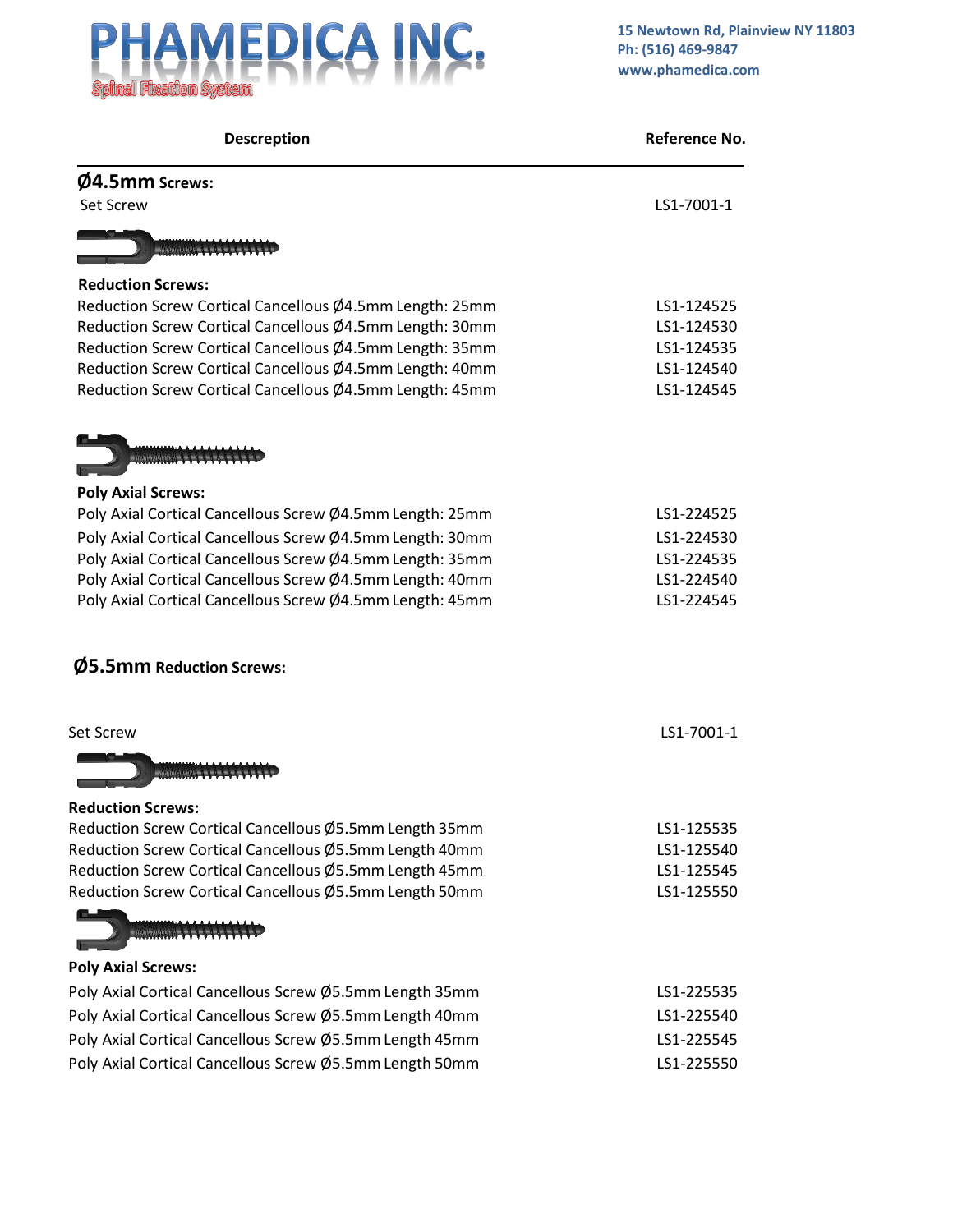# CA INC.  $\Delta$ MEI

## **Ø6.5mm Reduction Screws:**

Length Range: 35mm to 150mm

| LELIKUL NAHKE. SSIIIIII LU LOUIIIIII                    |            |
|---------------------------------------------------------|------------|
| <b>Set Screw</b>                                        | LS1-7001-1 |
|                                                         |            |
| <b>Reduction Screws:</b>                                |            |
| Reduction Screw Cortical Cancellous Ø6.5mm Length 35mm  | LS1-126535 |
| Reduction Screw Cortical Cancellous Ø6.5mm Length 40mm  | LS1-126540 |
| Reduction Screw Cortical Cancellous Ø6.5mm Length 45mm  | LS1-126545 |
| Reduction Screw Cortical Cancellous Ø6.5mm Length 50mm  | LS1-126550 |
| Reduction Screw Cortical Cancellous Ø6.5mm Length 55mm  | LS1-126555 |
| Reduction Screw Cortical Cancellous Ø6.5mm Length 60mm  | LS1-126560 |
|                                                         |            |
| <b>Poly Axial Screws:</b>                               |            |
| Poly Axial Cortical Cancellous Screw Ø6.5mm Length 35mm | LS1-226535 |
| Poly Axial Cortical Cancellous Screw Ø6.5mm Length 40mm | LS1-226540 |
| Poly Axial Cortical Cancellous Screw Ø6.5mm Length 45mm | LS1-226545 |
| Poly Axial Cortical Cancellous Screw Ø6.5mm Length 50mm | LS1-226550 |
| Poly Axial Cortical Cancellous Screw Ø6.5mm Length 55mm | LS1-226555 |
| Poly Axial Cortical Cancellous Screw Ø6.5mm Length 60mm | LS1-226560 |
| $\emptyset$ 7.5mm Screws:                               |            |
| Length Range: 25mm to 150mm                             |            |
| Set Screw for Ø4.5mm, 5.5mm, 6.5mm, 7.5mm Screws        | LS1-7001-1 |
| $-$ sounded solved $ -$                                 |            |
| <b>Reduction Screws:</b>                                |            |
| Reduction Screw Cortical Cancellous Ø7.5mm Length 35mm  | LS1-127535 |
| Reduction Screw Cortical Cancellous Ø7.5mm Length 40mm  | LS1-127540 |
| Reduction Screw Cortical Cancellous Ø7.5mm Length 45mm  | LS1-127545 |
| Reduction Screw Cortical Cancellous Ø7.5mm Length 50mm  | LS1-127550 |
| Reduction Screw Cortical Cancellous Ø7.5mm Length 55mm  | LS1-127555 |
| Reduction Screw Cortical Cancellous Ø7.5mm Length 60mm  | LS1-127560 |
| Reduction Screw Cortical Cancellous Ø7.5mm Length 70mm  | LS1-127570 |
| Reduction Screw Cortical Cancellous Ø7.5mm Length 80mm  | LS1-127580 |
| Reduction Screw Cortical Cancellous Ø7.5mm Length 90mm  | LS1-127590 |

Reduction Screw Cortical Cancellous Ø7.5mm Length 100mm LS1-1275100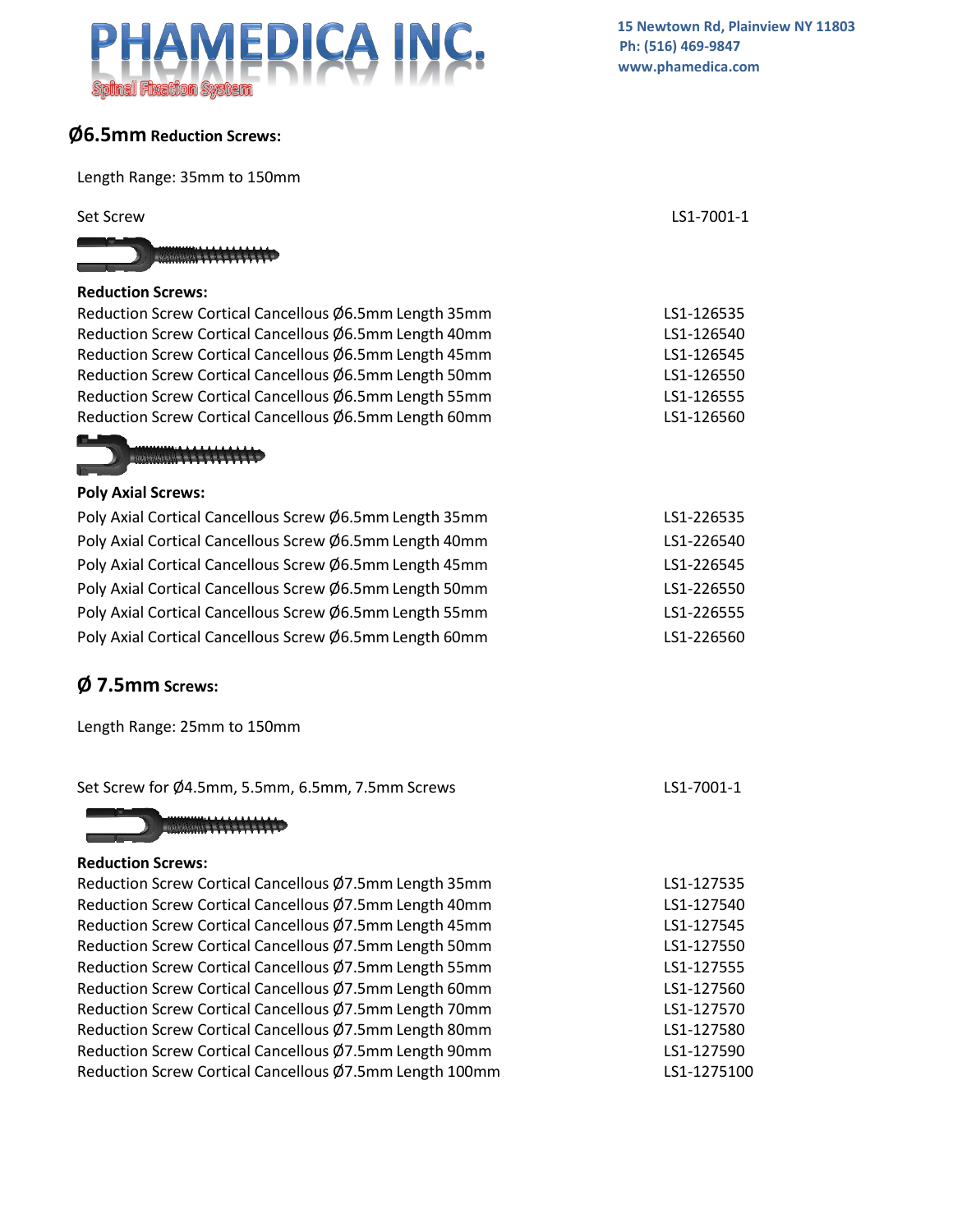**15 Newtown Rd, Plainview NY 11803 Ph: (516) 469-9847 [www.phamedica.com](http://www.phamedica.com/)**



Poly Axial Cortical Cancellous Screw Ø7.5mm Length 35mm LGT 2001 2012-227535 Poly Axial Cortical Cancellous Screw Ø7.5mm Length 40mm LS1-227540 Poly Axial Cortical Cancellous Screw Ø7.5mm Length 45mm Land Louis 2011-227545 Poly Axial Cortical Cancellous Screw Ø7.5mm Length 50mm LS1-227550 Poly Axial Cortical Cancellous Screw Ø7.5mm Length 55mm Lexeculous LS1-227555 Poly Axial Cortical Cancellous Screw Ø7.5mm Length 60mm LS1-227560 Poly Axial Cortical Cancellous Screw Ø7.5mm Length 70mm LS1-227570 Poly Axial Cortical Cancellous Screw Ø7.5mm Length 80mm LS1-227580 Poly Axial Cortical Cancellous Screw Ø7.5mm Length 90mm LS1-227590 Poly Axial Cortical Cancellous Screw Ø7.5mm Length 100mm LS1-2275100

### **Ø 8.5mm Screws:**

Length Range: 35mm to 100mm



### Set Screw LS1-7001-1 **Reduction Screws:**

Reduction Screw Cortical Cancellous Ø8.5mm Length 35mm LS1-128535 Reduction Screw Cortical Cancellous Ø8.5mm Length 40mm LS1-128540 Reduction Screw Cortical Cancellous Ø8.5mm Length 45mm LS1-128545 Reduction Screw Cortical Cancellous Ø8.5mm Length 50mm LS1-128550 Reduction Screw Cortical Cancellous Ø8.5mm Length 55mm Lease Control Control 2014 Reduction Screw Cortical Cancellous Ø8.5mm Length 60mm LS1-128560 Reduction Screw Cortical Cancellous Ø8.5mm Length 70mm Reduction Screw Cortical Cancellous  $\emptyset$ 8.5mm Length 80mm Reduction Screw Cortical Cancellous Ø8.5mm Length 90mm Reduction Screw Cortical Cancellous Ø8.5mm Length 100mm LS1-1285100



Poly Axial Cortical Cancellous Screw Ø8.5mm Length 35mm Poly Axial Cortical Cancellous Screw Ø8.5mm Length 40mm Poly Axial Cortical Cancellous Screw Ø8.5mm Length 45mm Poly Axial Cortical Cancellous Screw Ø8.5mm Length 50mm Poly Axial Cortical Cancellous Screw Ø8.5mm Length 55mm Poly Axial Cortical Cancellous Screw Ø8.5mm Length 60mm Poly Axial Cortical Cancellous Screw Ø8.5mm Length 70mm Poly Axial Cortical Cancellous Screw Ø8.5mm Length 80mm

| LS1-128570<br>LS1-128580<br>LS1-128590 |
|----------------------------------------|
| LS1-128510(                            |
|                                        |
|                                        |
|                                        |
| LS1-228535                             |
| 3305.LO<br>.                           |

| LS1-228540 |
|------------|
| LS1-228545 |
| LS1-228550 |
| LS1-228555 |
| LS1-228560 |
| LS1-228570 |
| LS1-228580 |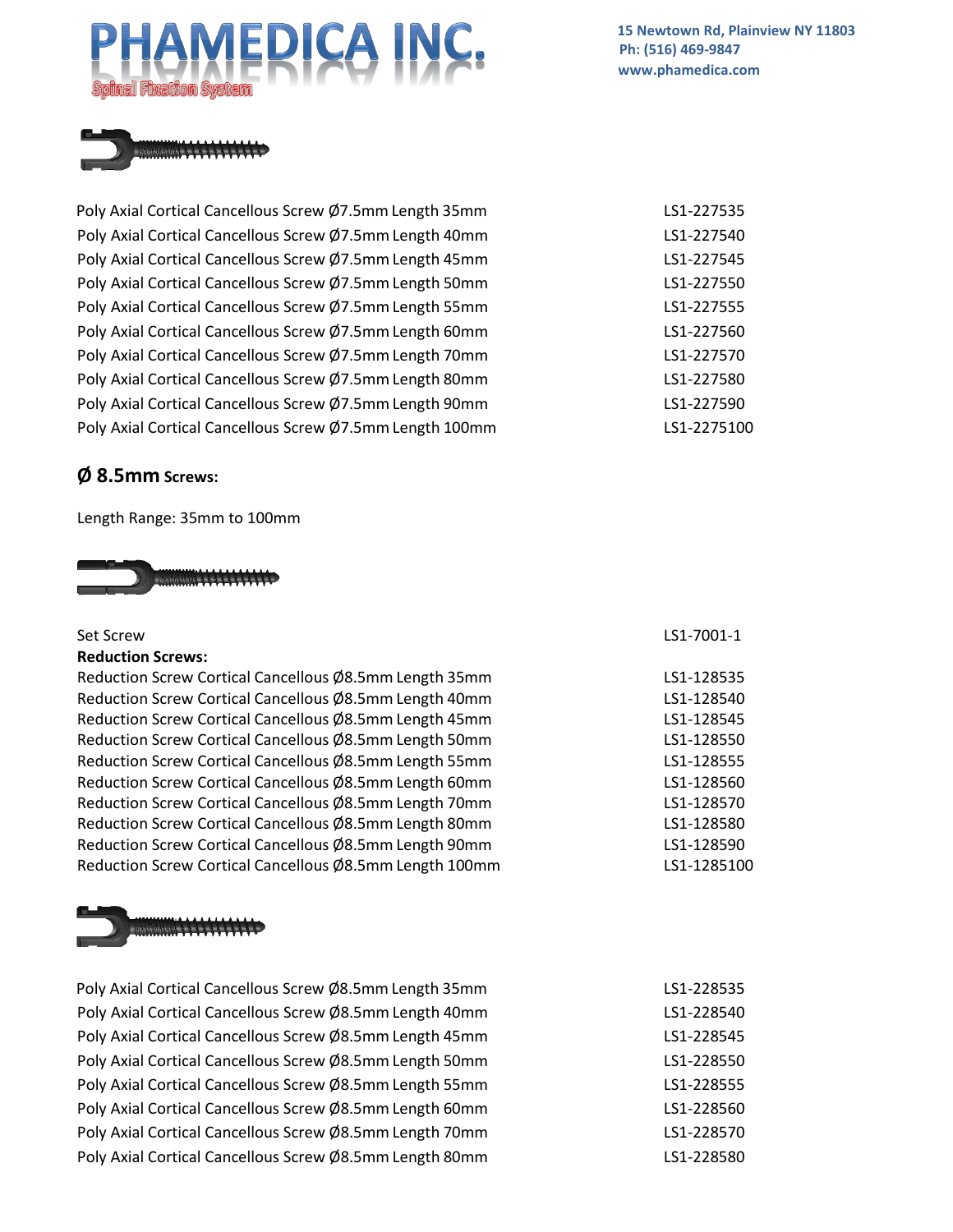**15 Newtown Rd, Plainview NY 11803 Ph: (516) 469-9847 [www.phamedica.com](http://www.phamedica.com/)**

| Poly Axial Cortical Cancellous Screw Ø8.5mm Length 90mm  | LS1-228590  |
|----------------------------------------------------------|-------------|
| Poly Axial Cortical Cancellous Screw Ø8.5mm Length 100mm | LS1-2285100 |

### **Ø 9.5mm Screws:**

Length Range: 35mm to 100mm



| Set Screw                                               | LS1-7001-1  |
|---------------------------------------------------------|-------------|
| <b>Reduction Screws:</b>                                |             |
| Reduction Screw Cortical Cancellous Ø9.5mm Length 35mm  | LS1-129535  |
| Reduction Screw Cortical Cancellous Ø9.5mm Length 40mm  | LS1-129540  |
| Reduction Screw Cortical Cancellous Ø9.5mm Length 45mm  | LS1-129545  |
| Reduction Screw Cortical Cancellous Ø9.5mm Length 50mm  | LS1-129550  |
| Reduction Screw Cortical Cancellous Ø9.5mm Length 55mm  | LS1-129555  |
| Reduction Screw Cortical Cancellous Ø9.5mm Length 60mm  | LS1-129560  |
| Reduction Screw Cortical Cancellous Ø9.5mm Length 70mm  | LS1-129570  |
| Reduction Screw Cortical Cancellous Ø9.5mm Length 80mm  | LS1-129580  |
| Reduction Screw Cortical Cancellous Ø9.5mm Length 90mm  | LS1-129590  |
| Reduction Screw Cortical Cancellous Ø9.5mm Length 100mm | LS1-1295100 |
|                                                         |             |



Poly Axial Cortical Cancellous Screw Ø9.5mm Length 35mm Poly Axial Cortical Cancellous Screw Ø9.5mm Length 40mm Poly Axial Cortical Cancellous Screw Ø9.5mm Length 45mm Poly Axial Cortical Cancellous Screw Ø9.5mm Length 50mm Poly Axial Cortical Cancellous Screw Ø9.5mm Length 55mm Poly Axial Cortical Cancellous Screw Ø9.5mm Length 60mm Poly Axial Cortical Cancellous Screw Ø9.5mm Length 70mm Poly Axial Cortical Cancellous Screw Ø9.5mm Length 80mm Poly Axial Cortical Cancellous Screw Ø9.5mm Length 90mm Poly Axial Cortical Cancellous Screw Ø9.5mm Length 100mm LS1-2295100

| LS1-229535  |
|-------------|
| LS1-229540  |
| I S1-229545 |
| LS1-229550  |
| LS1-229555  |
| I S1-229560 |
| I S1-229570 |
| I S1-229580 |
| LS1-229590  |
| LS1-2295100 |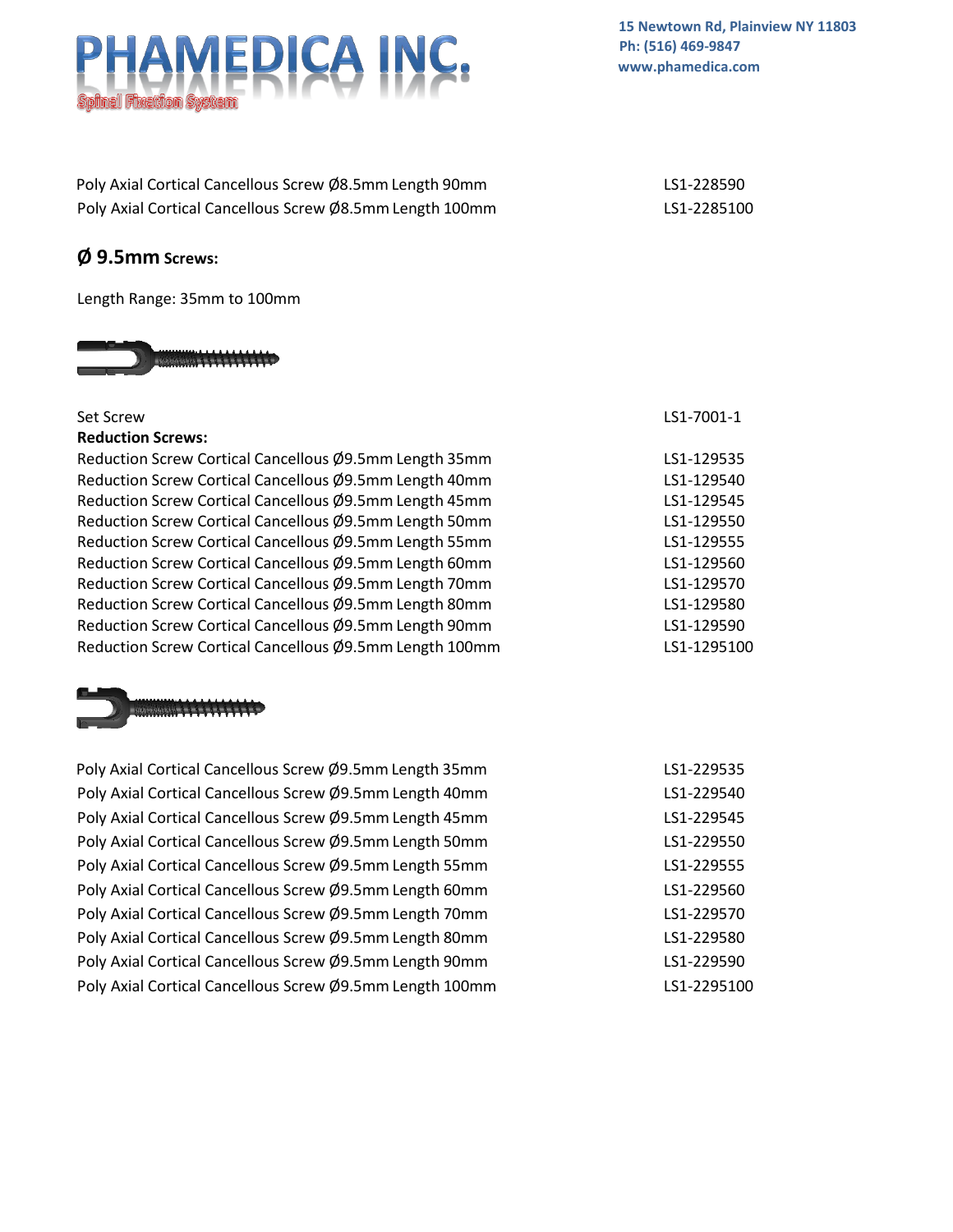### **Bone Hooks:**



LHK-S1 : Left Hook RHK-S1: Right Hook PHK-S1: Pedicle Hook LHK-S1: Laminar Hook



**LATERAL CONNECTORS:**  OCN-3555 : 35mm OFFSET Connector 5.5mm Rod

**Rod Connectors:**

**Straight Rod Connector:** RCS-5560 **Domino Rod Connector:** RDA-1020